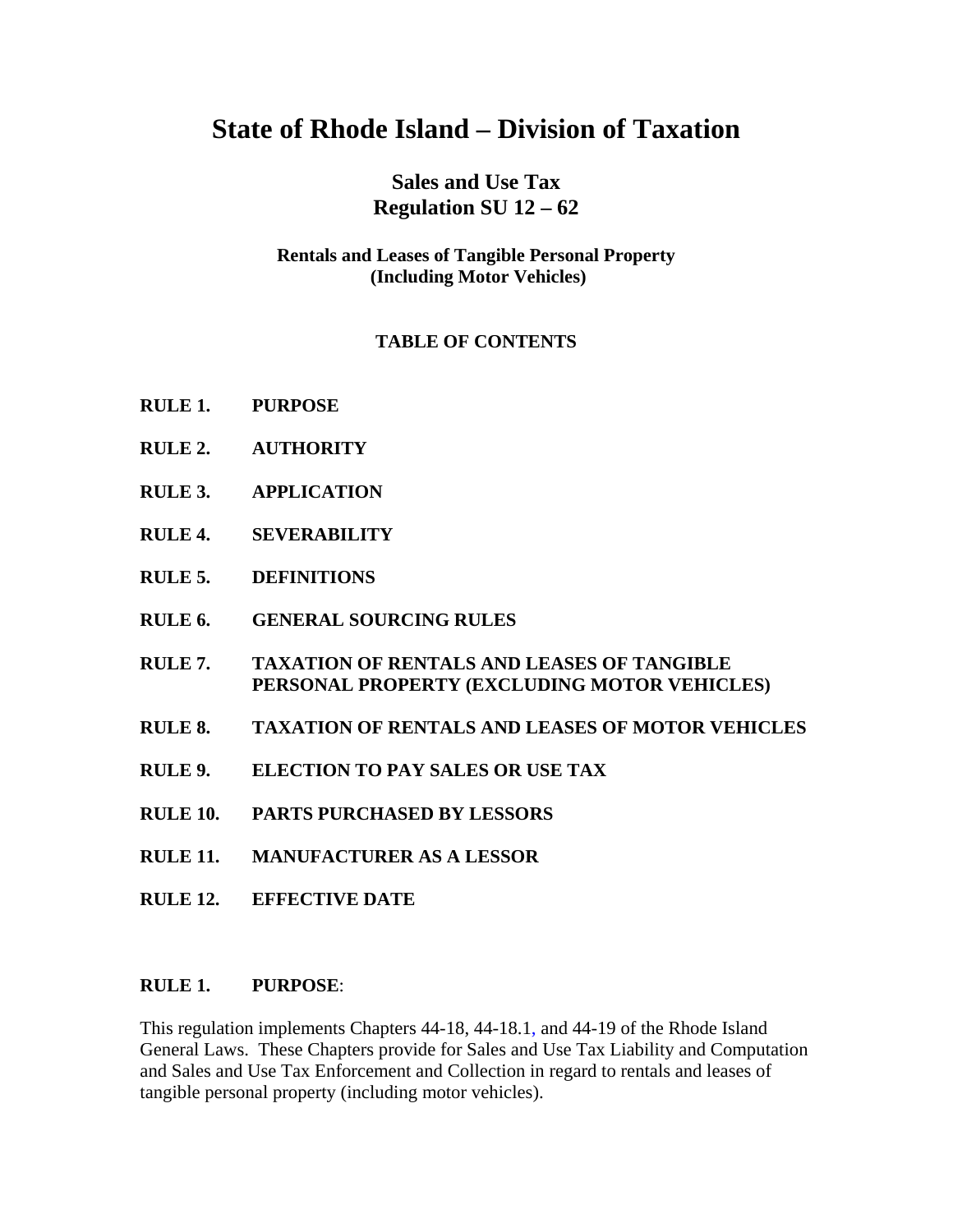## **RULE 2. AUTHORITY**:

This regulation is promulgated pursuant to RIGL Chapter 44-18, 44-18.1, and 44-19 as amended. These rules have been prepared in accordance with the requirements of RIGL Chapter 44-1-1 et. seq., 44-18.1-1, and 44-19-33.

## **RULE 3. APPLICATION:**

The terms and provisions of these rules and regulations shall be liberally construed to permit the Department of Revenue to effectuate the purposes of RIGL Chapter 44-18, 44- 18.1, and 44-19 and other applicable state laws and regulations.

## **RULE 4. SEVERABILITY**:

If any provision of these rules and regulations or the application thereof to any person or circumstance is held invalid by a court of competent jurisdiction, the validity of the remainder of the rules and regulations shall not be affected thereby.

## **RULE 5. DEFINITIONS:**

(a) "Lease or Rental" means any transfer of possession or control of tangible personal property including motor vehicles for a fixed or indeterminate term for consideration. A lease or rental may include future options to purchase or extend.

(b) Lease or rental includes agreements covering motor vehicles and trailers where the amount of consideration may be increased or decreased by reference to the amount realized upon sale or disposition of the property as defined in 26 USC 770(h)(1).

(c) " Lease or rental" does not include:

- (1) A transfer of possession or control of property under a security agreement or deferred payment plan that requires the transfer of title upon completion of the required payments;
- (2) A transfer of possession or control of property under an agreement that requires the transfer of title upon completion of required payments and payment of an option price that does not exceed the greater of one hundred dollars or one percent of the total required payments;
- (3) Providing tangible personal property along with an operator for a fixed or indeterminate period of time. A condition of this exclusion is that the operator is necessary for the equipment to perform as designed. For the purpose of this subsection, an operator must do more than maintain, inspect, or set-up the tangible personal property.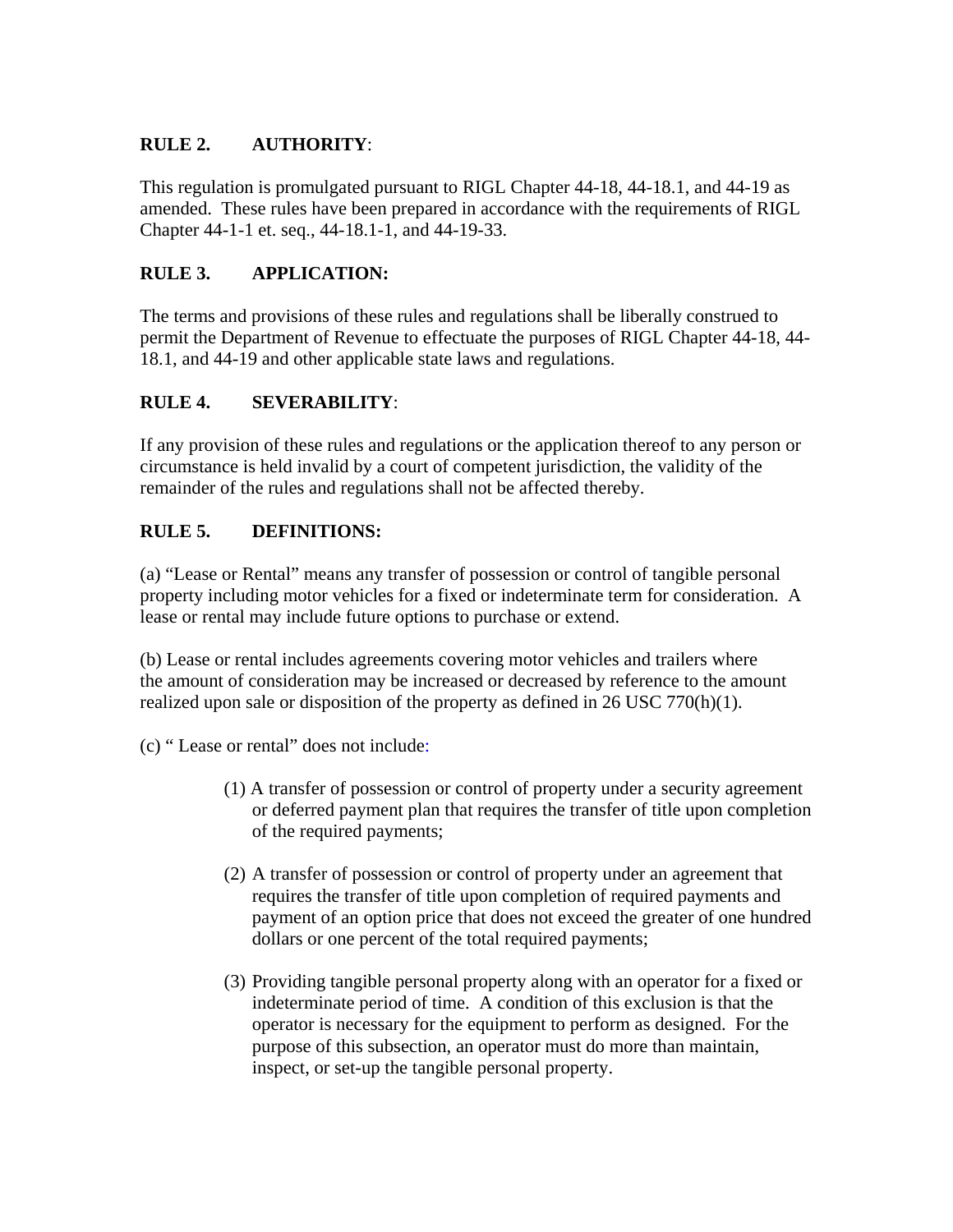#### **RULE 6. GENERAL SOURCING RULES:**

(a) The **retail sale**, excluding lease or rental, of a product shall be sourced as follows:

- (1) When the product is received by the purchaser at a business location of the seller, the sale is sourced to that business location.
- (2) When the product is not received by the purchaser at a business location of the seller, the sale is sourced to the location where receipt by the purchaser (or the purchaser's donee, designated as such by the purchaser) occurs, including the location indicated by instructions for delivery to the purchaser (or donee), known to the seller.
- (3) When subsections (a)(1) and (a)(2) do not apply, the sale is sourced to the location indicated by an address for the purchaser that is available from the business records of the seller that are maintained in the ordinary course of the seller's business when use of this address does not constitute bad faith.
- (4) When subsections (a)(1) and (a)(2), and (a)(3) do not apply, the sale is sourced to the location indicated by an address for the purchaser obtained during the consummation of the sale, including the address of a purchaser's payment instrument, if no other address is available, when use of this address does not constitute bad faith.
- (5) When subsections (a)(1), (a)(2), (a)(3) and/or (a)(4) do not apply, including when the seller is without sufficient information to apply the previous rules, then the location will be the address (i) from which the tangible personal property was shipped; (ii) or from which the digital good or the computer software delivered electronically was first available for transmission by the seller; or (iii) or from which the service was provided (disregarding for these purposes any location that merely provided the digital transfer of the product sold).
- (b) The **lease or rental of tangible personal property**, *other than motor vehicles, trailers, semi-trailers or transportation equipment* shall be sourced as follows:
	- (1) For a lease or rental that requires recurring periodic payments, the first periodic payment is sourced in the same manner as a retail sale in accordance with the provisions of subsection (a). Periodic payments made subsequent to the first payment are sourced to the primary location of the property during each period covered by the payment. The primary location of the property shall be the address for the property provided by the lessee that is available to the lessor from its records maintained in the ordinary course of business, when use of this address does not constitute bad faith. The property location for tax purposes shall not be altered by intermittent use at different locations, such as business property used by employees on business trips and service calls.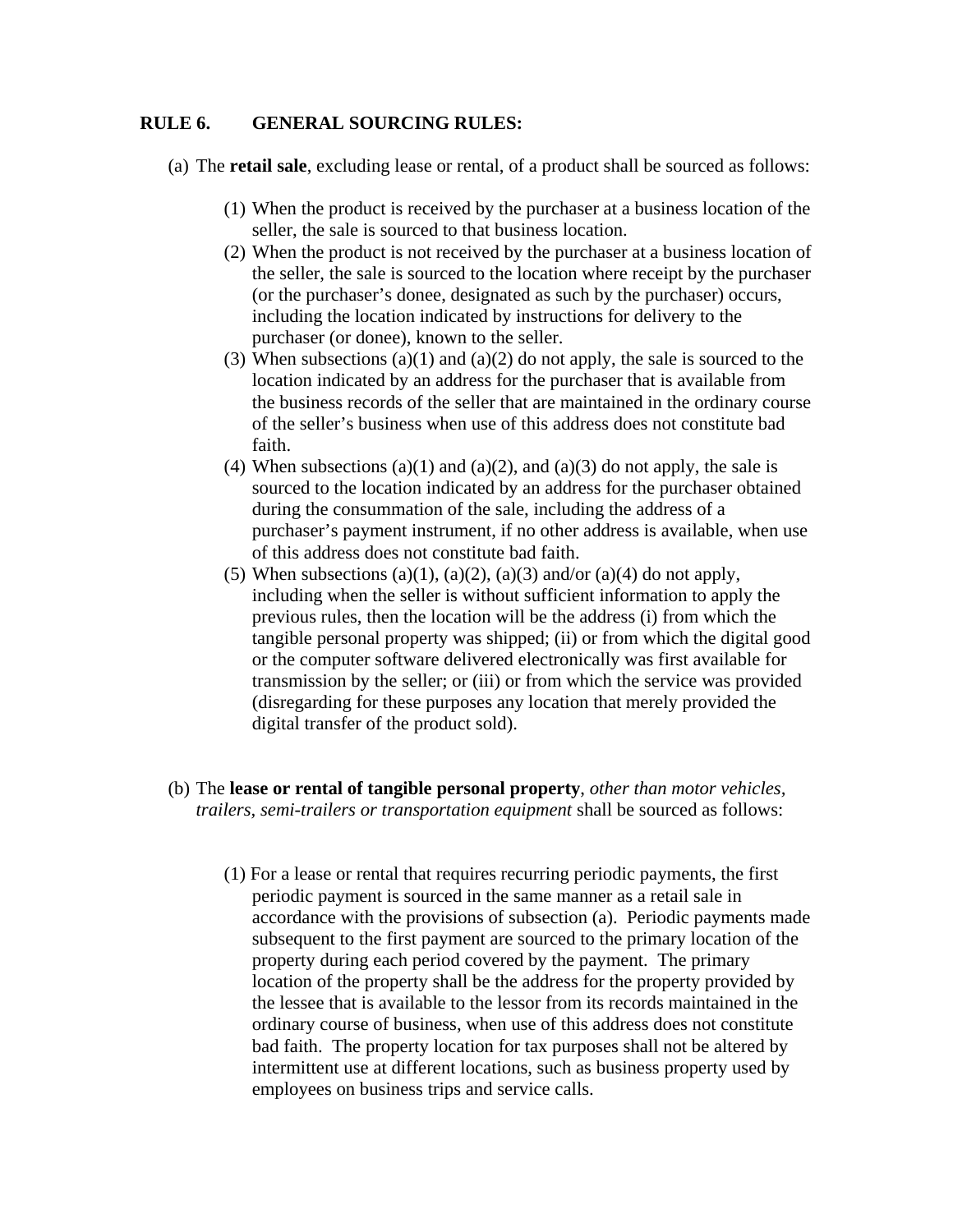- (2) For a lease or rental that does not require recurring periodic payments, the payment is sourced in the same manner as a retail sale in accordance with the provisions of subsection (a).
- (3) This subsection does not affect the imposition or computation of sales or use tax on lease or rentals based on a lump sum or accelerated basis, or on the acquisition of property for lease.
- (c) The **lease or rental of motor vehicles, trailers or semi-trailers** that do not qualify as transportation equipment, as defined in subsection (d), shall be sourced as follows:
	- (1) For a lease or rental that requires recurring periodic payments, each periodic payment is sourced to the primary property location. The property location shall be as indicated by an address for the property provided by the lessee that is available to the lessor from its records maintained in the ordinary course of business, when use of this address does not constitute bad faith. This location shall not be altered by intermittent use at different locations.
	- (2) For a lease or rental that does not require recurring periodic payments, the payment is sourced the same as a retail sale in accordance with the provisions of subsection (a).
	- (3) This subsection does not affect the imposition or computation of sales or use tax on leases or rentals based on a lump sum or accelerated basis, or on the acquisition of property for lease.
- (d) The **retail sale**, including lease or rental, of transportation equipment shall be sourced the same as a retail sale in accordance with the provisions of subsection (a), notwithstanding the exclusion of rentals or leases in subsection (a). "Transportation equipment" means any of the following:
	- (1) Locomotives and railcars that are utilized for the carriage of persons or property in interstate commerce.
	- (2) Trucks and truck-tractors with a Gross Vehicle Weight Rating (GVWR) of 10,001 pounds or greater, trailers, semi-trailers, or passenger buses that are:
		- (a) Registered through the International Registration Plan; and

(b) Operated under authority of a carrier authorized and certificated by the U.S. Department of Transportation or another federal authority to engage in the carriage of persons or property in interstate commerce.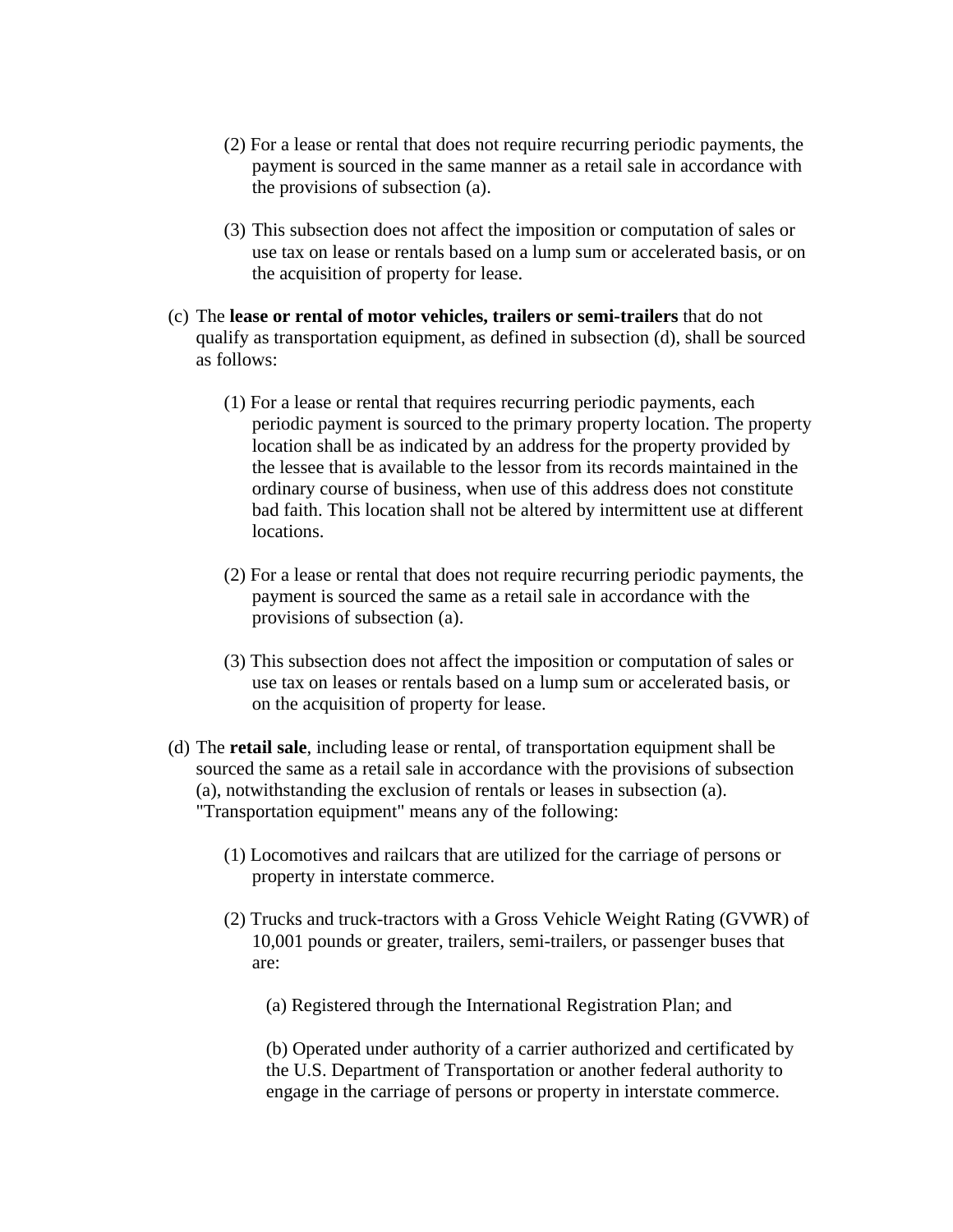(3) Aircraft that are operated by air carriers authorized and certificated by the

U.S. Department of Transportation or another federal or a foreign authority to engage in the carriage of persons or property in interstate or foreign commerce.

(4) Containers designed for use on and component parts attached or secured on the items set forth in subsection  $(d)(1) - (d)(3)$ .

#### **RULE 7. TAXATION OF RENTALS AND LEASES OF TANGIBLE PERSONAL PROPERTY (EXCLUDING MOTOR VEHICLES):**

- (a) The receipts or proceeds derived from the rental or lease of tangible personal property are subject to sales and use tax.
- (b) The tax shall be computed on the gross amount of the lease or rental without any allowance for service, maintenance, insurance, property taxes, etc., whether paid by the lessor or lessee.
- (c) Each period for which a rental or lease charge is made shall be considered a complete sale for the purpose of the imposition, collection and payment of sales or use tax. Sales tax shall be computed based on "General Sourcing Rules" in Rule 6.
- (d) Service providers such as linen and towel suppliers are the taxable consumers of linens, towels, etc., provided to their customers, including out of state customers or exempt organizations, since the essential character of this type of business operation is the furnishing of the recurring service of laundering or cleaning such articles. No tax is due on the payments received from the customer for this service, however the sales or use tax is payable at the time of purchase of the property used in rendering the service.
- (e) The transactions described in Section  $(c)(1)$  and  $(c)(2)$  of Rule 5 are considered financing arrangements and therefore the periodic payments shall be excluded from sales and use tax regardless of whether a transaction is characterized as a lease or rental under generally accepted accounting principles, the Internal Revenue Code, the Uniform Commercial Code, or other provisions of federal, state or local law. The tangible personal property in such transactions is subject to sales and use tax at the time of purchase.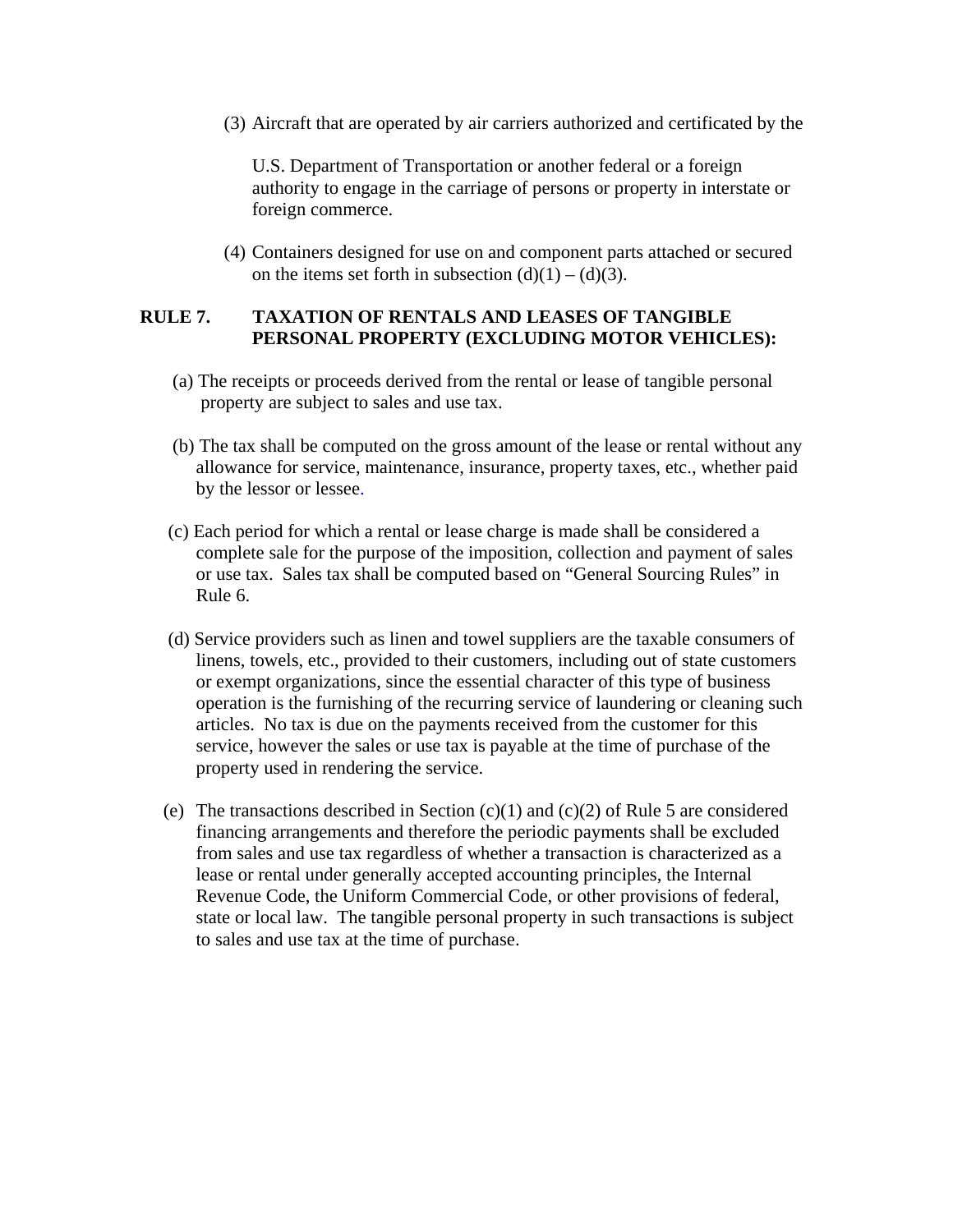#### **RULE 8. TAXATION OF RENTALS AND LEASES OF MOTOR VEHICLES:**

#### (a). General

(1) In many motor vehicle leasing transactions, the retail customer negotiates the terms and executes the lease contract with a motor vehicle dealer. In executing the lease, certain "Capitalization Cost Reductions" such as cash down payments, are factored into the lease as they reduce the amount of the monthly payments due under the term of the lease. These Capitalization Cost Reductions are part of the lease charges and are subject to tax. Other charges, such as acquisition fees, origination fees, registration and title fees are also subject to tax under a lease. Motor vehicle excise taxes are considered gross receipts and are subject to sales and use tax under a lease.

(2) The dealer, acting on behalf of the leasing company, generally collects the first month's lease payment and the leasing company subsequently collects the balance of the lease payments due under the contract. The leasing company is responsible for collecting and remitting the tax on all lease charges including the initial charges collected by the dealer. If the dealer remits the tax it collects directly to the Division of Taxation and such collection or remittance is improper, the leasing company remains responsible for the remittance of the proper amount of the tax due.

- (b) Trade-ins: When leasing a private passenger automobile for use in this state, the amount of the trade-in allowance of a private passenger automobile given in trade to the dealer towards the lease of a private passenger automobile is excluded from the tax base.
- (c) Sourcing Rule for Rentals and Leases of Motor Vehicles: The rentals and leases of motor vehicles will be sourced in accordance with Rule 6(c).

#### **RULE 9. LECTION TO PAY SALES OR USE TAX:**

- (a) A person engaged in the renting or leasing of tangible personal property may elect to pay the tax as measured by the cost of the property upon acquisition. Such election shall be exercised by the payment of the sales tax to the seller or by filing the required use tax return on or before the due date. If the lessor elects to pay the tax as measured by the cost of the property upon acquisition, then the lessor, in this instance, is not a retailer and gross receipts paid under the lease are not subject to sales and use tax.
- (b) If a lessor does not make the election as provided in subsection (a) above, the lessor shall be deemed to be a retailer. The lessor is then required to obtain a sales tax permit and collect and remit sales tax in accordance with Rule 7 or Rule